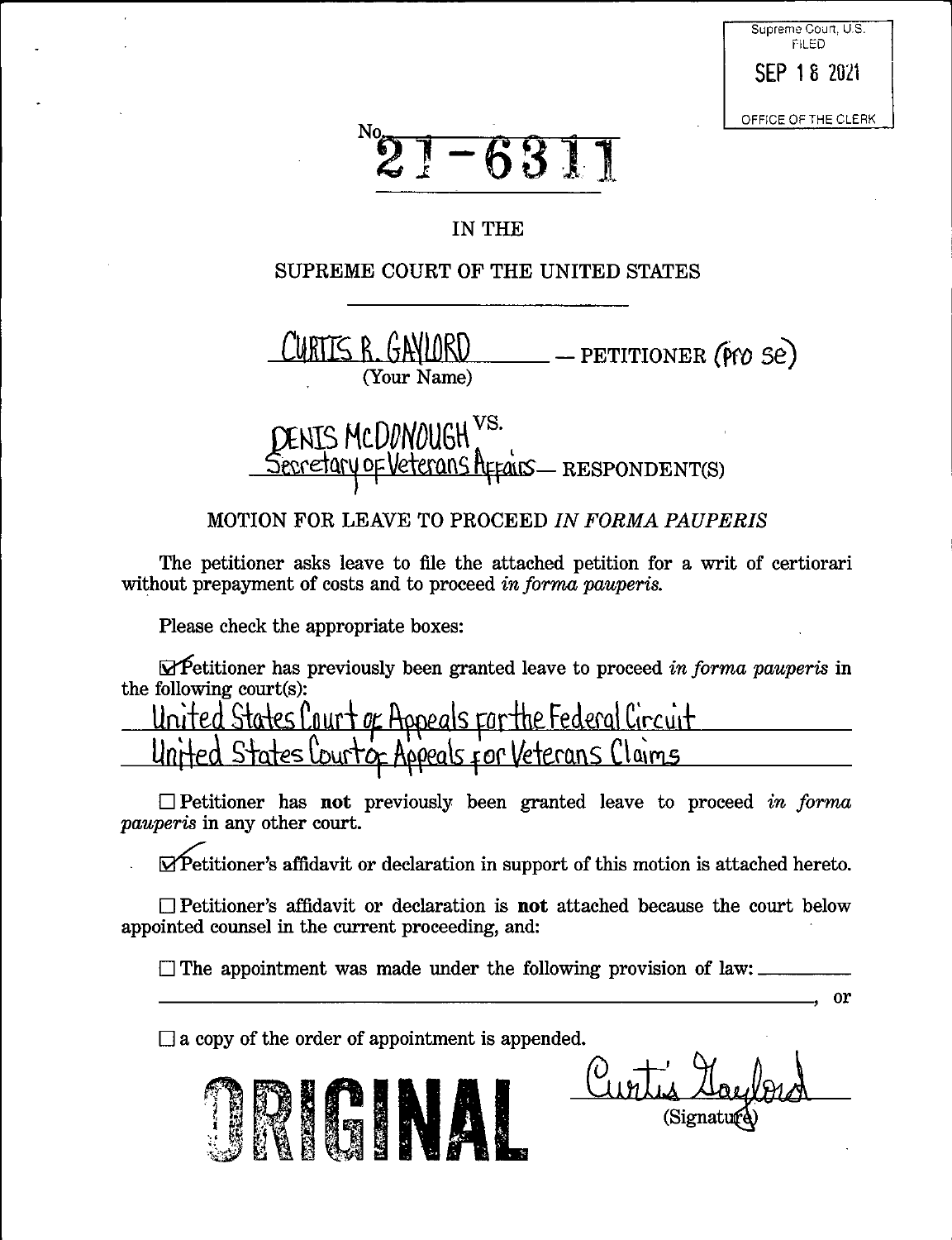### **AFFIDAVIT OR DECLARATION** IN SUPPORT OF MOTION FOR LEAVE TO PROCEED IN FORMA PAUPERIS

I. Curtis Gaylord I,  $\bigcup_{i=1}^n \bigcup_{i=1}^n \bigcup_{i=1}^n \bigcup_{i=1}^n \bigcup_{i=1}^n \bigcup_{i=1}^n \bigcup_{i=1}^n \bigcup_{i=1}^n \bigcup_{i=1}^n \bigcup_{i=1}^n \bigcup_{i=1}^n \bigcup_{i=1}^n \bigcup_{i=1}^n \bigcup_{i=1}^n \bigcup_{i=1}^n \bigcup_{i=1}^n \bigcup_{i=1}^n \bigcup_{i=1}^n \bigcup_{i=1}^n \bigcup_{i=1}^n \bigcup_{i=1}^n \bigcup_{i=1$ the costs of this case or to give security therefor; and I believe I am entitled to redress.

1. For both you and your spouse estimate the average amount of money received from each of the following sources during the past 12 months. Adjust any amount that was received weekly, biweekly, quarterly, semiannually, or annually to show the monthly rate. Use gross amounts, that is, amounts before any deductions for taxes or otherwise.

| Income source                                                              | Average monthly amount during<br>the past 12 months |        | <b>Amount expected</b><br>next month |                          |
|----------------------------------------------------------------------------|-----------------------------------------------------|--------|--------------------------------------|--------------------------|
|                                                                            | You                                                 | Spouse | You                                  | Spouse                   |
| Employment                                                                 |                                                     |        | Ŝ                                    |                          |
| Self-employment                                                            |                                                     |        |                                      |                          |
| Income from real property<br>(such as rental income)                       | Ŋ                                                   | \$     |                                      |                          |
| Interest and dividends                                                     | f)<br>\$                                            | \$     | N/†                                  | \$                       |
| Gifts                                                                      | $\mathbf{\hat{z}}$<br>Ω                             | \$     | \$                                   | Ŝ                        |
| Alimony                                                                    | ለ)<br>\$                                            | \$     | \$                                   | $\mathcal{N}\mathcal{H}$ |
| <b>Child Support</b>                                                       | \$<br>( I                                           |        | Ś                                    |                          |
| Retirement (such as social<br>security, pensions,<br>annuities, insurance) | 235                                                 |        |                                      |                          |
| Disability (such as social<br>security, insurance payments)                |                                                     |        |                                      |                          |
| Unemployment payments                                                      | $\mathbf{\hat{s}}$                                  |        |                                      |                          |
| Public-assistance<br>(such as welfare)                                     | 7) s                                                | \$     | \$                                   |                          |
| Other (specify):                                                           | (/่ร                                                |        | \$                                   |                          |
| <b>Total monthly income:</b>                                               | \$                                                  |        |                                      |                          |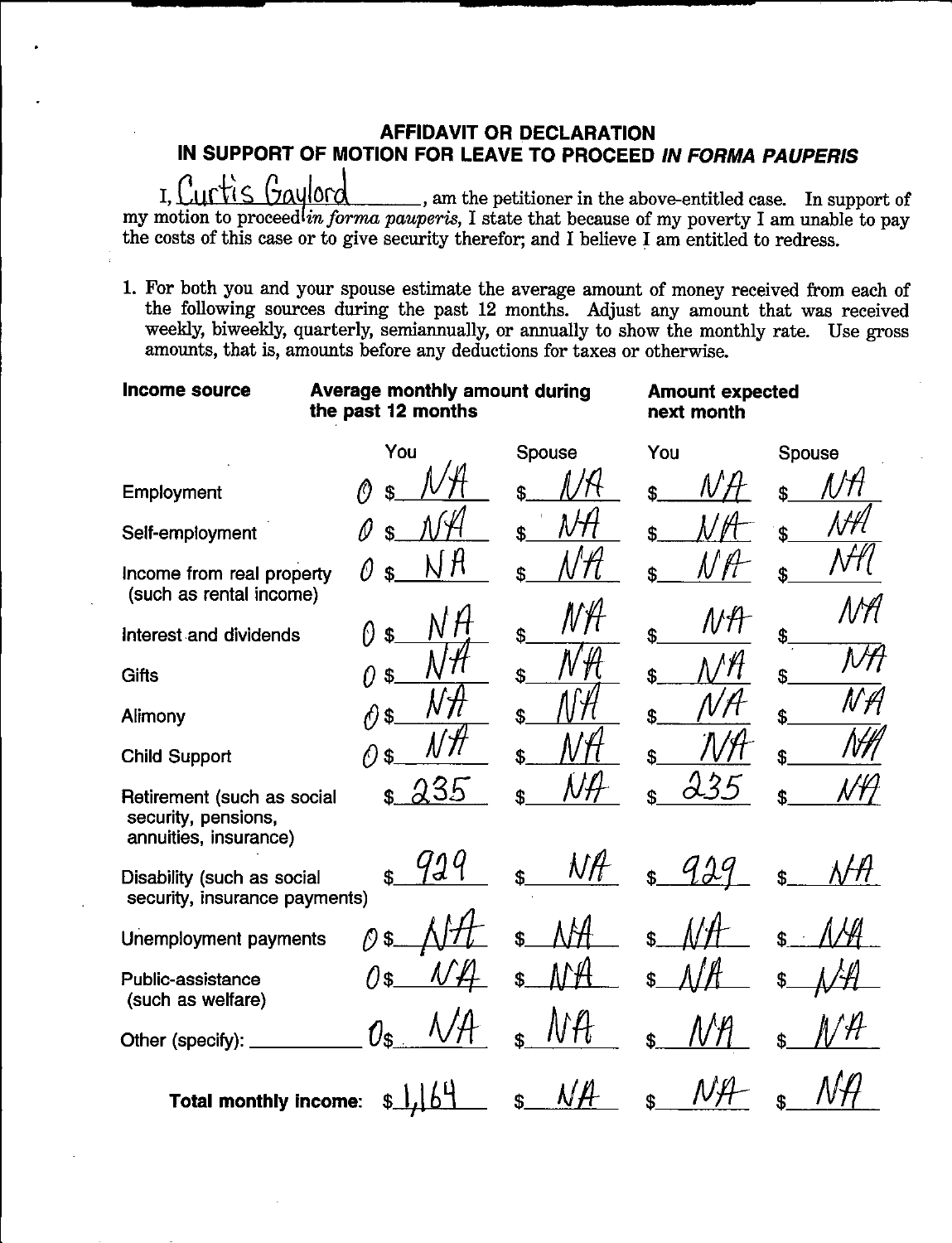2. List your employment history for the past two years, most recent first. (Gross monthly pay is before taxes or other deductions.)







**Gross monthly pay** 

**Gross monthly pay** 

3. List your spouse's employment history for the past two years, most recent employer first. (Gross monthly pay is before taxes or other deductions.)

Dates of

**Employment** 





Tiving Month to Menth 4. How much cash do you and your spouse have? \$ Below, state any money you or your spouse have in bank accounts or in any other financial institution.

| Type of account (e.g., checking or savings)<br>Chase Checking<br>Wood forcs Checking |  |  |
|--------------------------------------------------------------------------------------|--|--|
|                                                                                      |  |  |

**Address** 

| Amount,you haye Amount your spouse has |
|----------------------------------------|
|                                        |
|                                        |
|                                        |
|                                        |

month to month

5. List the assets, and their values, which you own or your spouse owns. Do not list clothing and ordinary household furnishings.

 $\Box$  Home Value

 $\Box$  Other real estate Value

 $\Box$  Motor Vehicle #1 Year, make & model Value

 $\Box$  Motor Vehicle #2

Year, make & model\_ Value

 $\Box$  Other assets Description Value\_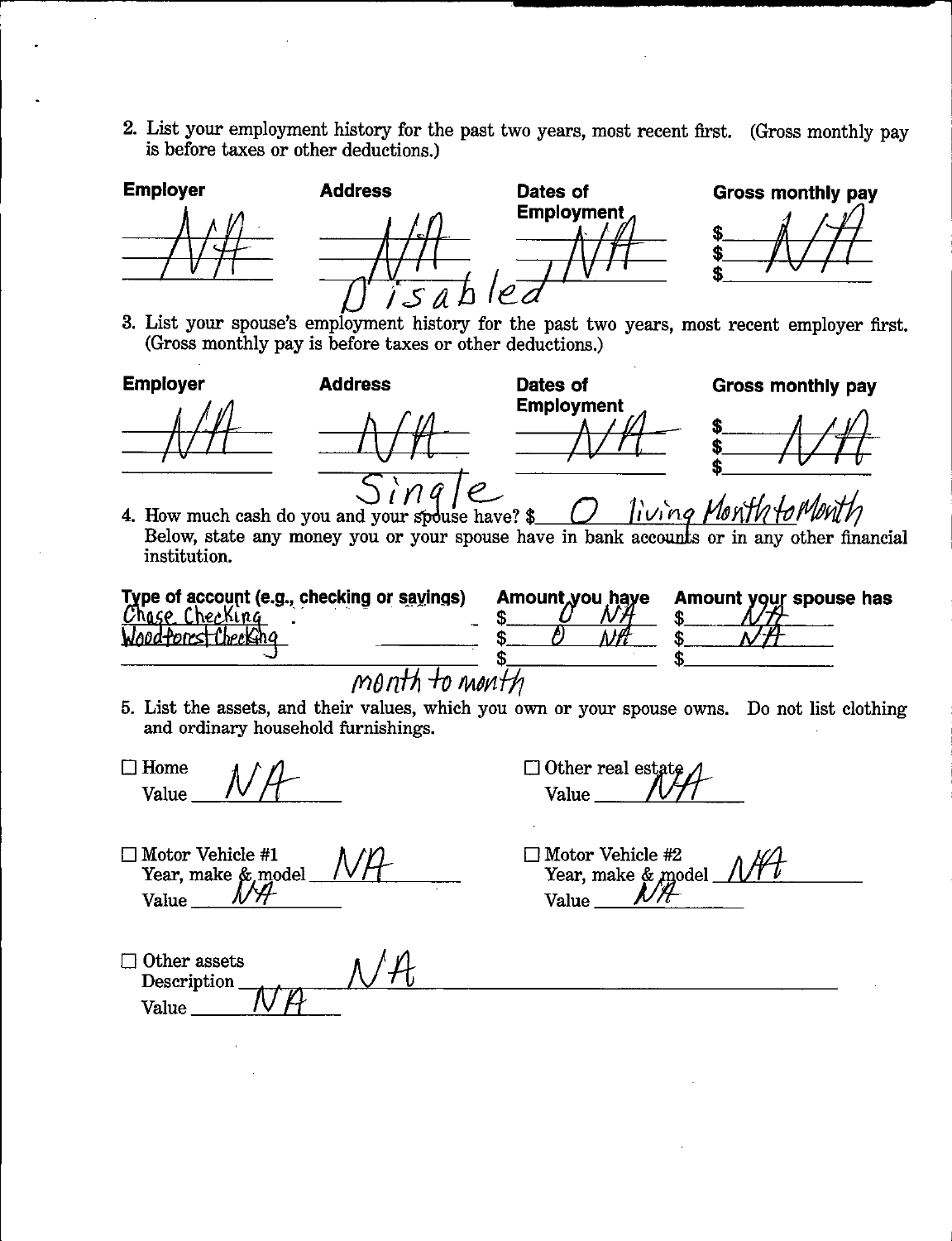6. State every person, business, or organization owing you or your spouse money, and the amount owed.

| Person owing you or | Amount owed to you | Amount owed to your spouse |  |  |
|---------------------|--------------------|----------------------------|--|--|
| your spouse money   |                    | l J                        |  |  |
|                     |                    |                            |  |  |
|                     |                    |                            |  |  |

7. State the persons who rely on you or your spouse for support. For minor children, list initials instead of names (e.g. "J.S." instead of "John Smith").



8. Estimate the average monthly expenses of you and your family. Show separately the amounts paid by your spouse. Adjust any payments that are made weekly, biweekly, quarterly, or annually to show the monthly rate.

**You Your spouse**

**\$. \$.**

Food \$ 210 \$ Clothing  $\frac{1}{2}$   $\frac{50}{4}$   $\frac{50}{4}$   $\frac{1}{2}$ *m*  $M$ *H*  $W$ <sup>*H*</sup> $F$ <sub>1</sub>  $M$ <sup>*H*<sup>*H*</sup>*A*</sup>

*<u>Rent</u>* or home-mortgage payment (include lot rented for mobile home) Are real estate taxes included? Is property insurance included?  $\Box$  Yes  $\square$  Yes  $\overline{\mathbf{W}}$ o

Utilities (electricity, heating fuel,  $\frac{1}{2}$  which is the set of  $\frac{1}{2}$  (i.e.,  $\frac{1}{2}$  i.e.,  $\frac{1}{2}$  i.e.,  $\frac{1}{2}$  i.e.,  $\frac{1}{2}$  i.e.,  $\frac{1}{2}$  i.e.,  $\frac{1}{2}$  i.e.,  $\frac{1}{2}$  i.e.,  $\frac{1}{2}$  i.e.,  $\frac{1}{2}$  i.e.,  $\frac{1}{2}$  i.e.,  $\frac{1}{2}$  i.e.

Home maintenance (repairs and upkeep) \$ *kent* NH

Laundry and dry-cleaning **\$.**

Medical and dental expenses **\$.**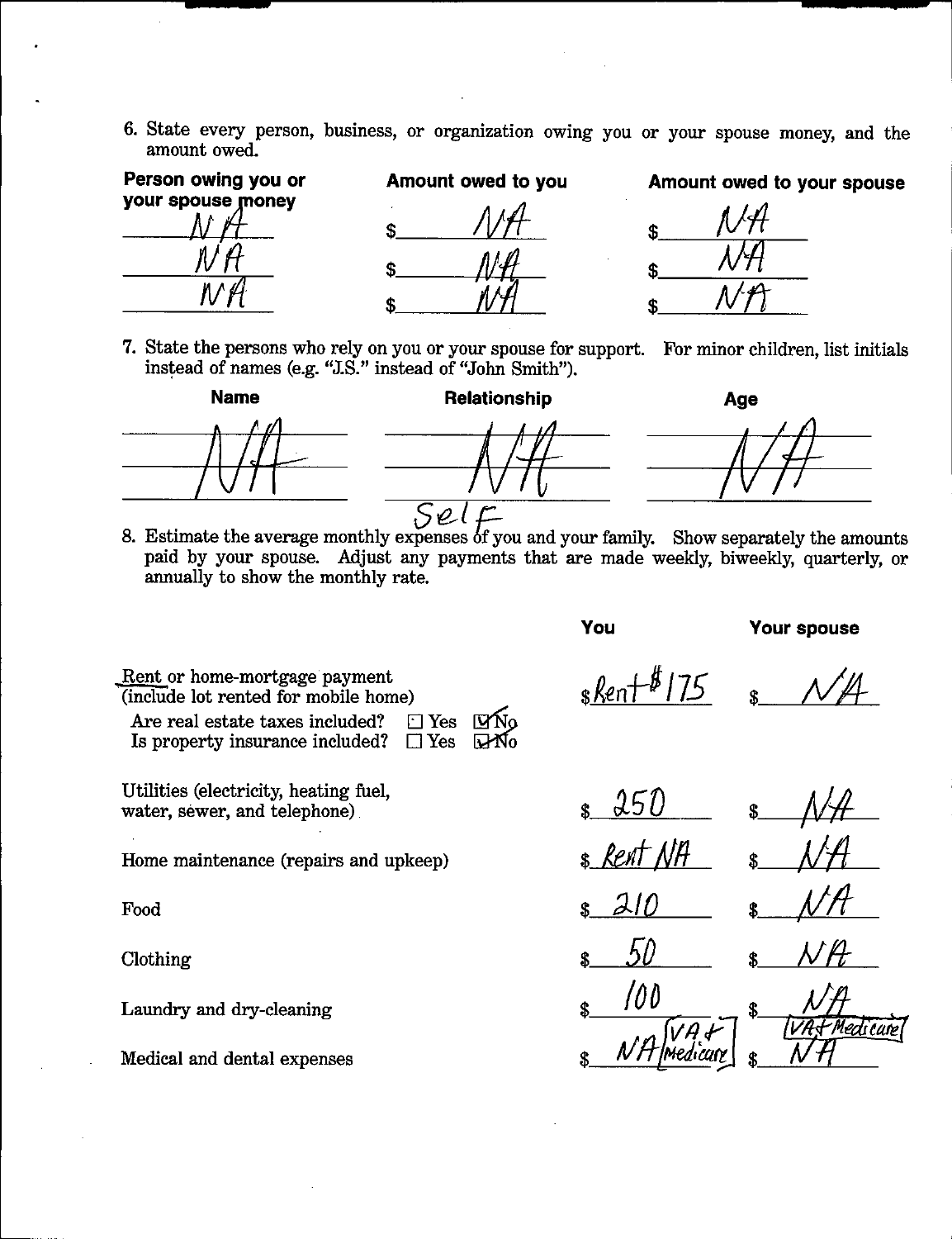|                                                                                                | You       | <b>Your spouse</b> |  |
|------------------------------------------------------------------------------------------------|-----------|--------------------|--|
| Transportation (not including motor vehicle payments)                                          |           |                    |  |
| Recreation, entertainment, newspapers, magazines, etc.                                         | 40        |                    |  |
| Insurance (not deducted from wages or included in mortgage payments)                           |           |                    |  |
| Homeowner's or renter's                                                                        |           |                    |  |
| Life                                                                                           |           |                    |  |
| Health                                                                                         |           | ¢                  |  |
| Motor Vehicle                                                                                  |           |                    |  |
| Other: $\frac{1}{\sqrt{1-\frac{1}{2}} \cdot \cdot \cdot \cdot}$                                |           | \$                 |  |
| Taxes (not deducted from wages or included in mortgage payments)                               |           |                    |  |
| (specify):                                                                                     |           |                    |  |
| Installment payments                                                                           |           |                    |  |
| <b>Motor Vehicle</b>                                                                           |           |                    |  |
| Credit card(s)                                                                                 |           |                    |  |
| Department store(s)                                                                            |           |                    |  |
| Other:                                                                                         | 1011<br>δ | NH                 |  |
| Alimony, maintenance, and support paid to others                                               |           |                    |  |
| Regular expenses for operation of business, profession,<br>or farm (attach detailed statement) | \$        |                    |  |
|                                                                                                | \$        |                    |  |
| <b>Total monthly expenses:</b>                                                                 |           |                    |  |

J.

 $\ddot{\phantom{a}}$